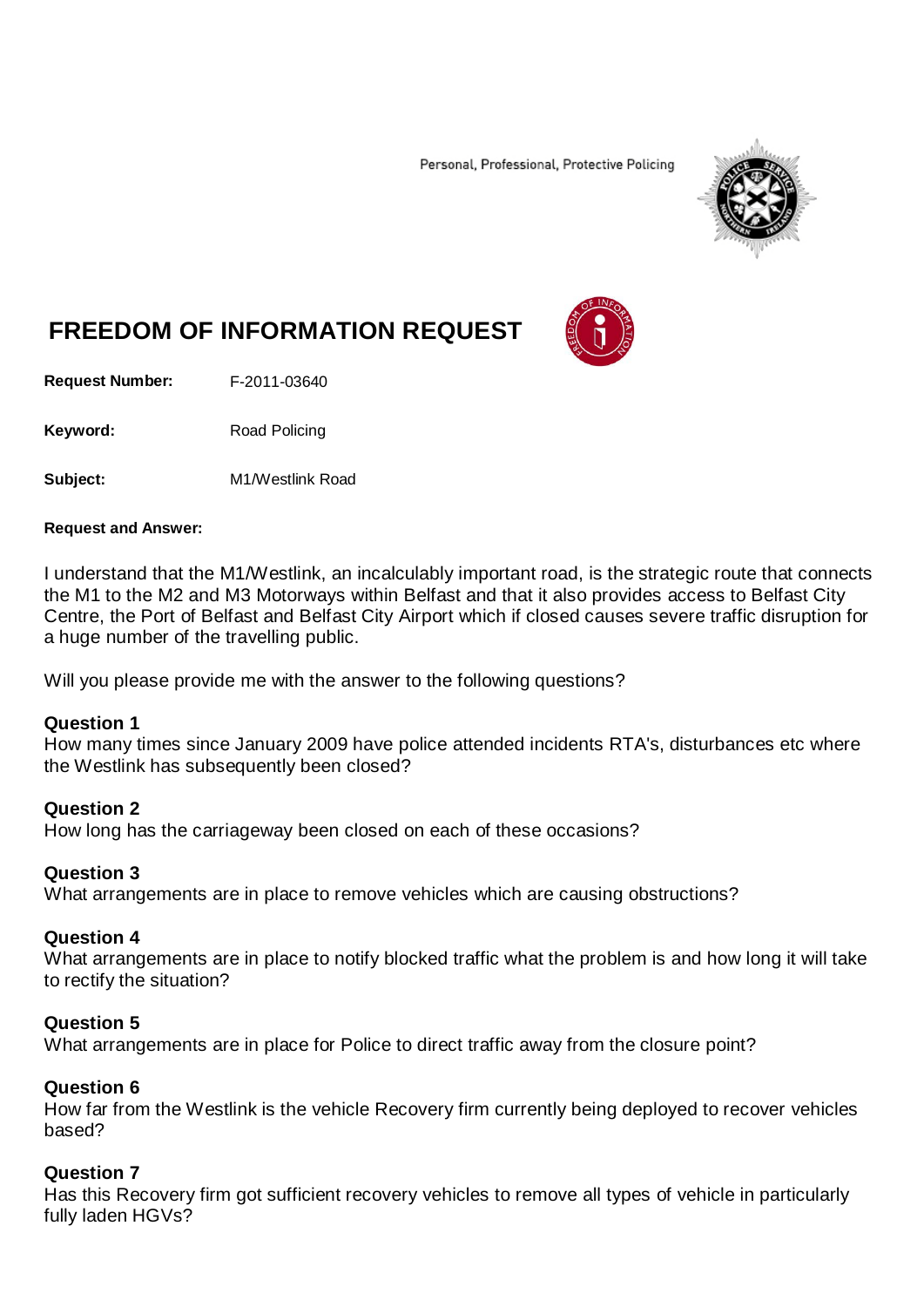# **Question 8**

Have Police got a condition in their contract with the Recovery agent that a recovery operator will be in attendance within a set time scale and if so what is this?

# **Question 9**

Have Police received recorded the complaints received from the Public re the considerable delays they have endured due to the closures and if so what responses have been given?

## **Answer**

Section 17(5) of the Freedom of Information Act 2000 requires the Police Service of Northern Ireland, when refusing to provide such information (because the cost of compliance exceeds the appropriate limit) to provide you the applicant with a notice which states that fact.

It is estimated that the cost of complying with your request for information would exceed the "appropriate costs limit" under Section 12(1) of the Freedom of Information Act 2000, which is currently set by the Secretary of State at £450.

The information requested in relation to the service is not held in a central location within the PSNI but is held within A District, Roads Policing Branch and Belfast Regional Control (BRC) Department. I contacted each of the Departments/ District to request that they retrieve the information from their systems. A District responded and for them to retrieve the information requested regarding public complaints would require a trawl of all letters addressed to the District. From the beginning of 2009 to date there were approximately 600 letters addressed to the District Commander. Therefore allowing a minimum of 2 minutes per letter to ascertain the nature of the contents which refer to complaints from members of the public and then to establish if any referred to the M1/Westlink would amount to 20 hours. Correspondence is also addressed to the Area Commanders in the district which would also require a manual trawl and would increase this estimated time substantially. For BRC to obtain the information would require a trawl of the incidents reported on the West Link and various feeder roads. There are over 250 incidents relevant to your request and to check each incident would take 5 minutes and therefore the total estimated time would take a minimum of 20 hours. It is therefore estimated that the total time required for A District, Roads Policing Branch and BRC to locate, extract the information requested would take an estimated 40 hours 30 minutes.

In accordance with the Freedom of Information Act 2000, this letter should be considered as a Refusal Notice, and the request has therefore been closed.

You may wish to submit a refined request in order that the cost of complying with your request may be facilitated within the 'appropriate limit'. In compliance with Section 16 of the Act, I have considered how your request may be refined to bring it under the appropriate limit however the nature and structure of the information unfortunately makes this impossible.

Submission of a refined request would be treated as a new request, and considered in accordance with the Freedom of Information Act 2000, including consideration of relevant Part II exemptions.

Although excess cost removes the PSNI's obligations under the Freedom of Information Act, I have provided below the information which was retrieved before it was realised that the fees limit would be exceeded. I trust this is helpful but it does not affect our legal right to reply on the fees regulations for the remainder of your request.

The PSNI has a "Contracted" Managed Vehicle Recovery & Storage Scheme.

The arrangements in place to notify blocked traffic what the problem is and how long it will take to rectify the situation is a joint information strategy involving Roads Service & PSNI. This will trigger contact between the respective communication/incident rooms and traffic reports generated. Depending on the scale and incident, press messages will vary in content, either an expected time of